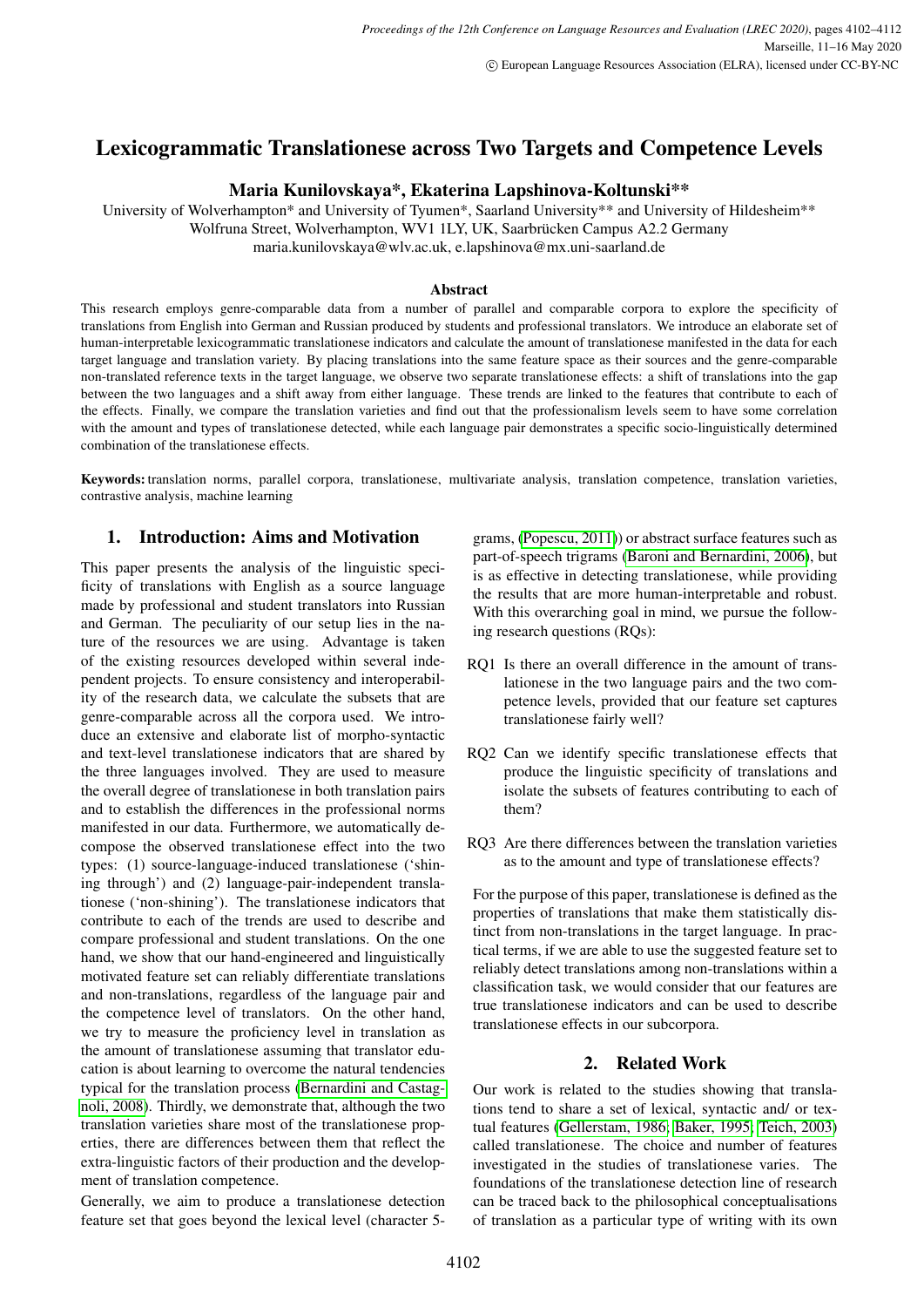unique properties and differences from original texts offered by [Berman \(2000\)](#page-8-3) under the name of 'deforming tendencies' of literary translation. The automatic detection of translations also has its roots in the corpus-based translation studies and was pioneered in the work by [Baroni and](#page-8-1) [Bernardini \(2006\)](#page-8-1). They use features varying in both the size (unigrams, bigrams, and trigrams) and the type (wordform, lemma, part-of-speech (PoS) tag, mixed) including both lexical and grammatical features to perform a supervised analysis. It is understandable that the researchers try to come up with the most universal, easily extractable and scalable features. However, there is also demand for human-interpretable translationese indicators that can be used to meaningfully compare translation varieties. Otherwise, it will be difficult to understand specific translationese effects, which include shining-through, i.e. the tendency of translated texts to reproduce source language (SL) patterns and frequencies rather than follow the target language (TL) conventions, over-normalisation – a tendency to exaggerate features of the target language and to conform to its typical patterns, explicitation – a tendency to spell things out rather than leave them implicit and simplification – a tendency to simplify the language used in translation. [Volansky et](#page-9-3) [al. \(2015\)](#page-9-3) operationalise the mentioned translationese effects with easily extractable shallow features. For instance, for shining-through they use part-of-speech and character n-grams; for normalisation – repetition and contraction ratio; for explicitation – cohesive markers; for simplification  $-$  type-token ratio (TTR) and mean sentence length<sup>[1](#page-1-0)</sup>. [Cor](#page-9-4)[pas Pastor et al. \(2008\)](#page-9-4) and [Ilisei \(2012\)](#page-9-5) used 20 lexicogrammatical features to analyse the translationese effects in professional and student translations from English to Spanish with supervised machine learning techniques. The authors used distributions of grammatical words, different part-of-speech classes, proportion of grammatical words to lexical words, average sentence length, sentence depth as the parse tree depths, proportion of simple sentences, lexical richness and others. The most recent studies use delexicalised syntactic features to solve the tasks related to translationese detection [\(Laippala et al., 2015\)](#page-9-6) and classification [\(Rubino et al., 2016;](#page-9-7) [Rabinovich et al., 2017\)](#page-9-8).

A closer look at the feature lists used in various studies for various effects reveal some overlaps, as sometimes the same features are used to measure different effects. This complicates the interpretation of the effects, specifically their origin. For this reason, we decide to design our feature set in a different way: we start from the list derived from variational linguistics relying on the study by [Evert and](#page-9-9) [Neumann \(2017\)](#page-9-9). The authors use a selection of 27 features from the feature set described in the contrastive study for register variation in [\(Neumann, 2013\)](#page-9-10). These features were effectively applied to the analysis of translationese effects. The authors show a remarkable intersection between the register variation features and translationese features (e.g. sentence length, type-to-token ratio, number of simple sentences, the distributions of some parts-of-speech, etc.). This list is extended with further translationese-related features (see Section [3.2](#page-1-1) for details) that we borrow from the studies

mentioned above. The selection is motivated by the decision to use linguistically interpretable as opposed to surface features. We do not start from the translationese effects and operationalise them with lexico-grammatical patterns, but proceed rather bottom-up. We use an extensive feature set reflecting language variation to detect translationese at large and to discover which of these features are responsible for specific tendencies in translation.

# 3. Experimental Setup

## 3.1. Data Description

Our data is sourced from several corpora: for each language pair we use parallel corpora of professional and student translations (EN >DE, EN >RU, pro and stu) with respective English sources (EN) and comparable corpora of TL non-translations in German and Russian (reference corpora – ref in Table [1](#page-2-0) below). For German, the professional translations and the German non-translated reference texts come from the CroCo corpus (Hansen-Schirra et al., 2012), while the student translations for the same English sources are from VARTRA (Lapshinova-Koltunski, 2013). For Russian, the professional translations are collected from a number of Internet editions of well-established mass media that publish authorised translations and provide links to their source texts (most notably, *InoSMI*, *Nezavisimaya Gazeta* and *BBC Russian service*<sup>[2](#page-1-2)</sup>). The Russian student translations is a genre-comparable subset from the parallel Russian Learner Translator Corpus (RusLTC) (Kutuzov and Kunilovskaya, 2014), while the reference non-translations are extracted from the Russian National Corpus (Plungian et al., 2005). The comparability of the English sources in the parallel corpora for the two language pairs is ensured by selecting the texts that are functionally most similar as suggested in [\(Kunilovskaya and Sharoff, 2019\)](#page-9-11). The genre-comparability of English sources and German nontranslations is assumed on the basis of the common sampling frame used in the CroCo corpus, whereas the selection of the texts for the English-Russian part relies on the cross-lingual functional similarity suggested in [\(Ku](#page-9-12)[nilovskaya et al., 2019\)](#page-9-12). Functional (genre) comparability of the data is deemed important because different genres in translation exhibit different translationese features. Translationese is, therefore, genre-dependent. The details on the data used is provided in Table [1.](#page-2-0)

#### <span id="page-1-1"></span>3.2. Features

Feature selection To produce our exploratory feature set, we used the following three main selection criteria: (a) features should be shared by the three languages without being rigorously pre-determined by the language system, but allowing some freedom of choice on the part of the speaker<sup>[3](#page-1-3)</sup>; (b) features should be reliably extracted from the Universal Dependencies (UD) annotated texts, given the

<span id="page-1-3"></span><span id="page-1-2"></span><sup>2</sup>www.inosmi.ru, www.ng.ru/, www.bbc.com/russian

<sup>&</sup>lt;sup>3</sup>For example, we excluded lexical density and sentence length, because their cross-linguistic differences reflect the unavoidable typological properties of the language systems rather than genuine translational trends, which would unfairly affect the cross-linguistic measurements.

<span id="page-1-0"></span><sup>&</sup>lt;sup>1</sup>These are just a few examples of those used by the authors.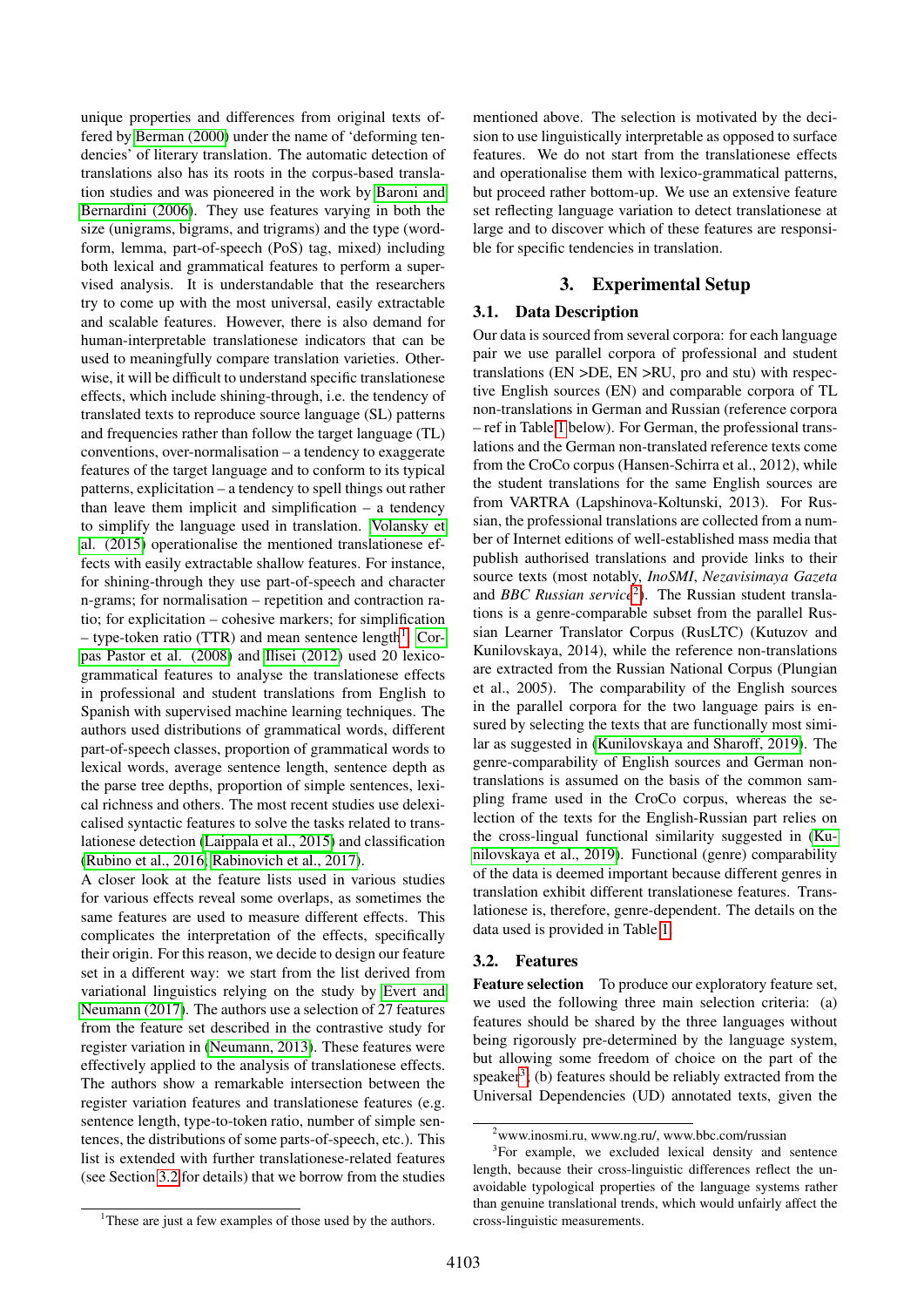|       | EN > DE |       |       |       | EN > RU |        |        |       |       |        |
|-------|---------|-------|-------|-------|---------|--------|--------|-------|-------|--------|
|       | pro     |       | stu   |       | ret     | pro    |        | stu   |       | ref    |
|       | en      | de    | en    | de    | de      | en     | ru     | en    | ru    | ru     |
| texts | 90      |       | 42    |       | 97      | 385    |        | 263   |       | 375    |
| sents | 9.119   | 9.375 | 4,335 | 4,711 | 10.541  | 19.425 | 20,336 | 7,254 | 7.062 | 35,504 |
| words | 214k    | 213k  | 103k  | 109k  | 216k    | 458k   | 438k   | 159k  | 145k  | 737k   |

<span id="page-2-0"></span>Table 1: Size of the parallel and reference corpora after filtering, pre-processing and tagging

quality of the UD pipeline [\(Straka and Straková, 2017\)](#page-9-13); (c) features should be associated with text variation and used in register or translationese studies. We also included features that can be potentially effective in capturing translationese, loosely following the suggestions from the contrastive analysis of languages [\(Neumann, 2013;](#page-9-10) [Nelju](#page-9-14)[bin, 2012\)](#page-9-14), translation studies [\(Kunilovskaya and Kutuzov,](#page-9-15) [2018\)](#page-9-15) and the practical translation textbooks for both language pairs discussing the typical frequency calques and translational tendencies [\(Breus, 2001;](#page-9-16) [Buzadzhi and Mag](#page-9-17)[anov, 2007;](#page-9-17) [Ovchinnikova and Pavlova, 2016\)](#page-9-18).

We use a set of 42 features that include the following types:

- eight morphological forms: two degrees of comparison (comp, sup), passive voice (shortpassive, bypassive), two non-finite forms of verb (infs, pverbals), nominalisations (deverbals) and finite verbs (finites);
- seven word classes: pronominal function words (ppron, demdets, possdet, indef), adverbial quantifiers (mquantif), coordinate and subordinate conjunctions (cconj, sconj);
- seven UD relations following [\(Kunilovskaya and](#page-9-15) [Kutuzov, 2018\)](#page-9-15): adjectival clause, auxiliary, passive voice auxiliary, clausal complement, subject of a passive transformation, asyndeton, a predicative or clausal complement without its own subject (acl, aux, aux:pass, ccomp, nsubj:pass, parataxis, xcomp);
- four syntactic functions in addition to UD relations: various PoS in attributive function (attrib), modal predicates (mpred), copula verbs (copula), nouns or proper names used in the functions of core verbal argument (subject, direct or indirect object) to the total number of these relations (nnargs);
- seven syntactic features reflecting sentence type and structure: simple sentences (simple), number of clauses per sentence (numcls), negative sentences (neg), types of clauses – relative (relativ) and pied-piped subtype (pied), correlative constructions (correl), adverbial clause introduced by a pronominal ADV(whconj);
- two graph-based features: mean hierarchical distance and mean dependency distance (mhd, mdd) [\(Jing](#page-9-19) [and Liu, 2015\)](#page-9-19);
- five list-based features for semantic types of discourse markers (addit, advers, caus, tempseq,

epist) and the discourse marker  $but^4$  $but^4$  (but). The semantic classification roughly follows [\(Halliday and](#page-9-20) [Hasan, 1976;](#page-9-20) [Biber et al., 1999;](#page-9-21) [Fraser, 2006\)](#page-9-22);

• one overall text measure of lexical variety, which we calculate as the ratio of PoS disambiguated content words types (look\_VERB vs look\_NOUN) to their tokens (lexTTR).

Special effort was made to keep our feature set crosslinguistically comparable. The rationale behind this decision is an attempt to reveal the most notorious effect in translation, namely, 'shining-through', the translational tendency to reproduce SL patterns and frequencies rather than follow the TL conventions, which requires SL-TL cross-linguistic comparisons.

Feature extraction and normalisation We extract the instances of the features from our corpus relying on the automatically annotated structures (parts-of-speech, dependency relations, etc.). For each language we use the pretrained model that returned the most reliable results for our features and has the highest officially reported accuracy[5](#page-2-2) for Lemma, Feats (tags for morphological features) and UAS (Unlabelled attachment score)<sup>[6](#page-2-3)</sup> among the available releases: at the time of writing it is 2.2 for English Web (EWT), 2.0 for German, 2.3 for Russian. The respective models performance rangers from 90% to 97% for UPOS and from 80%-94% for UFeats, with overall UAS of 74- 89% for the three languages involved.

Although a third of our features directly rely on the quality of the automatic parsing with another third relying on predefined lists of items, care has been taken to filter out some noise by using empirically-motivated lists of the closed sets of function words and to weed out the typical annotation errors where possible. In developing the extraction procedures and the related pre-defined lists of items, we roughly follow the suggestions by [Nini \(2015\)](#page-9-23) based on [\(Biber,](#page-9-24) [1988\)](#page-9-24) for English, by [Evert and Neumann \(2017\)](#page-9-9) for German and by [Katinskaya and Sharoff \(2015\)](#page-9-25) for Russian.

We use several norms to make features comparable across the different-size corpora, depending on the nature of the feature. Most of the features, including all types of discourse markers, negative particles, passives, relative clauses, are normalised to the number of sentences. Such features as personal, possessive pronouns and other noun substitutes, nouns, adverbial quantifiers, determiners are normalised to the running words. Counts for syntactic relations are represented as probabilities, normalised to the

<span id="page-2-2"></span><span id="page-2-1"></span><sup>&</sup>lt;sup>4</sup>If not followed by 'also' and not in the absolute sentence end. <sup>5</sup>[http://ufal.mff.cuni.cz/udpipe/models#](http://ufal.mff.cuni.cz/udpipe/models#universal_dependencies_20_models)

[universal\\_dependencies\\_20\\_models](http://ufal.mff.cuni.cz/udpipe/models#universal_dependencies_20_models)

<span id="page-2-3"></span><sup>6</sup>These are all tags in the UD pipeline.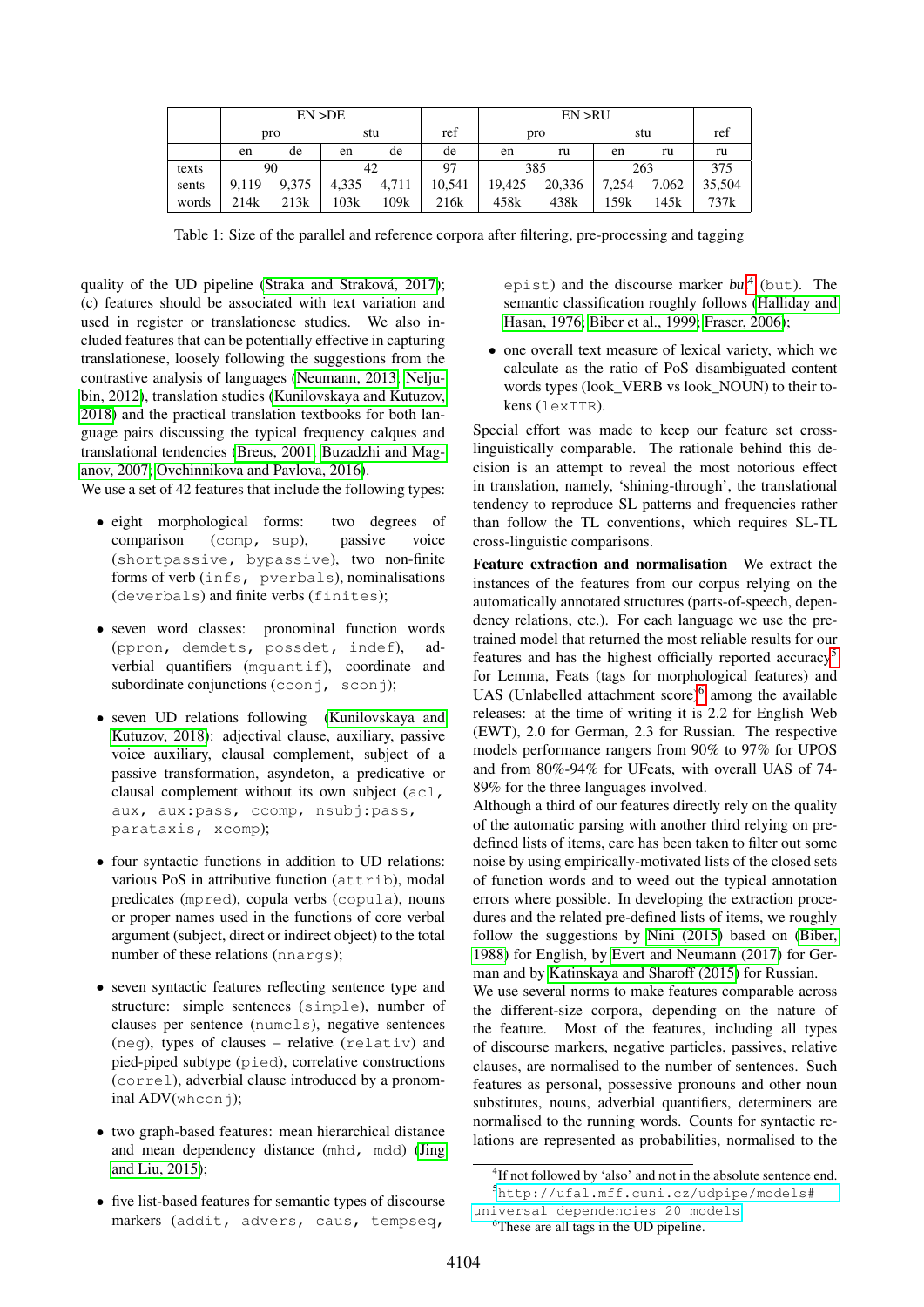number of sentences. Some features use their own normalisation basis: comparative and superlative degrees are normalised to the total number of adjectives and adverbs, nouns in the functions of subject, object or indirect object are normalised to the total number of these roles in the text. In the end, each text in the data is represented as a feature vector of normalised measures for a range of linguistic properties as described in Section [3.2](#page-1-1)[7](#page-3-0)

# <span id="page-3-2"></span>3.3. Methodology

Measuring translationese To evaluate the suggested feature sets, we employ them to automatically classify the respective text categories (see below). If the quality of classification is reasonably above the chance level and compares favorably to the results for the alternative feature sets, we conclude that the given combination of features best captures the targeted distinctions between texts. For the consideration of space, we report the stratified 10-fold crossvalidation results for a Support Vector Machine (SVM) with a linear kernel and the default sklearn hyper parameters only. For all experiments below, we train models with the class weights to compensate for data imbalance in some settings and report the macro-averaged F1-score. We also provide the same F1-score for a dummy classifier implemented as a stratified random choice. An important role in our methodology is played by the visualisation technique which is based on the Principal Component Analysis (PCA). The quality of the translationese classification (translations vs non-translations in TL) provides the overall indication whether our features capture translationese. The amount of translationese (RQ3) is measured as the Euclidean distance between the average feature vectors for translations and non-translations in each language pair. We use Euclidean distance rather than the distance based on cosine similarity because the magnitude of the vector components is meaningful in our data. Our setup puts the texts in the three languages into a shared feature space, and we can measure the distances from each type of translation to the English sources and the not-translations in the TL, relative to the distance between the SL and the TL (the language gap) in each language pair (visualised as triangles in Figure [2](#page-5-0) in Section [4.1](#page-4-0) below).

Capturing translationese effects We observe two types of shifts in translations (see results in Section [4.1](#page-4-0) below). Hypothetically, these shifts are associated with the specific translational tendencies, namely, shining-through and the tendency to deviate from the typical pattern in both languages in the pair. The latter trend can include genuine SL/TL-independent translationese (e.g. explicitation) or it can be explained by the excessive shift towards the SL or TL side of the language gap, signalling over-Anglicisation or over-normalisation. To isolate these trends, we used several approaches to identify the subsets of features that contribute to each of them using both student and professional data as a single class. Each approach was evaluated by three criteria to determine the best one. For shiningthrough indicators, we were looking for (i) the best automatic separation of sources, targets and non-translations, (ii) the best classification results for the focused translational class and (iii) visually, the best positioning of translation in the gap between the two languages, ideally along the strongest PCA dimension. For non-shining indicators, we expected (i) the higher classification quality for translations against all non-translations (regardless of the language) combined with (ii) the best results for the minority class (translations) and (iii) a more clear shift of translations away from the area, ideally, shared by the SL and TL. For brevity, below we provide the description of the best performing approach to identifying features associated with each type of translationese. To determine the usefulness of a feature for the overall translationese classification and for the two classifications related to the specific translationese effects, we designed a sequence of statistical tests. If a feature meets a pre-requisite requirement and is statistically more frequent in either translations or non-translations, we compared the average value for the feature in sources, translations and non-translations. The shining-through features fall between the average frequency for sources and the average frequency for translations, while the features associated with the other translational shift are found outside of the gap between the languages and are statistically distinct from the frequency in either language. For instance, deverbal nouns (deverbals) and adjectival clauses (acl) have statistically different frequencies in English-Russian translations and non-translations, with the reasonable effect size (Cohen's d of 0.98 and 0.41, respectively). In the first case the average frequency for all translations is 0.211, which falls between the frequencies for English (0.149) and for non-translated Russian (0.336) and puts it on the list of the shining-through indicators. In the second case, the translation average is 0.145, which is higher than both in Russian (0.122) and in English (0.123). Note, that there are no statistical differences for acl between English and Russian, which makes this feature a true indicator of SL/TLindependent translationese. To get a textual example for these translationese features, consider several student translations for the final sentence in text EN\_1\_325.txt from RusLTC (Example [1\)](#page-3-1).

#### <span id="page-3-1"></span>Example 1 *When we assess how a changing planet could affect us, let's take a lesson from the Egyptians.*

- *1.* И когда мы \_оцениваем\_ (то), как \_меняющаяся\_ планета (могла) бы \_повлиять\_ на нас, давайте брать урок у египтян. *[And when we assess (that), how the changing planet (could) influence us, let's learn from the Egyptians.]*
- 2. Когда мы поймём, какое влияние\_оказывают\_ на нас \_(происходящие)\_на Земле\_изменения\_, следует вспомнить уроки, (которые) преподала жизнь египтянам. *[And when we understand what influence is exerted upon us by the changes (happening) on the Earth, we should remember the lessons, (which) life taught to the Egyptians]*

<span id="page-3-0"></span> $7$ The python code for feature extraction and normalisation used in this project along with the pre-processed data can be found at [http://github.com/kunilovskaya/](http://github.com/kunilovskaya/translationese45/tree/master) [translationese45/tree/master](http://github.com/kunilovskaya/translationese45/tree/master)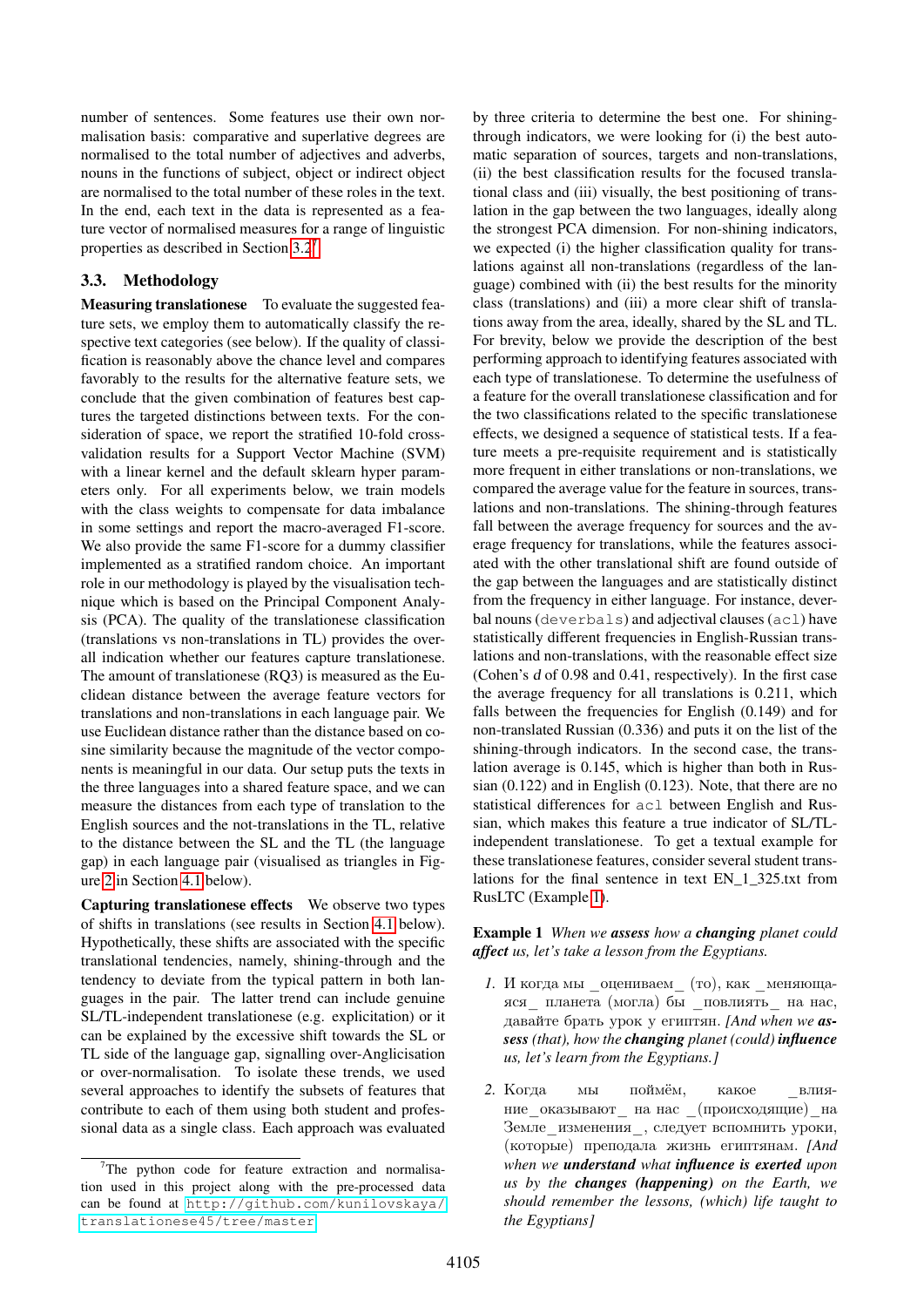*3.* Не стоит забывать о судьбе древних египтян при оценке возможных последствий любых \_изменений\_ климата на нашей планете! *[It's worth not to forget about the destiny of the ancient Egyptians at the evaluation of the possible consequences of any changes of climate on our planet.]*

Some studies in contrastive analysis and translation of newspaper texts indicate that English can prefer verbal forms, while Russian uses deverbal nouns in similar contexts [\(Belyaev et al., 2010\)](#page-8-4). Example [1](#page-3-1) demonstrates a scale of choices in translation with regard to rendering English verbal forms (in bold in the source text), ranging from the literal translation in  $(1)$  to the translation  $(3)$  that has only one verb in the sentence (the respective solutions are indicated by underscores in translations and are in bold in the glosses). Arguably, the last translation is more naturally sounding, while the first one, which lacks deverbal nouns, is an example of English shining-through. These translations can also be used to demonstrate the other translational tendencies, including non-shining through ones, revealed by this research (the respective parts of the sentences are bracketed): overuse of adjectival and relative clauses (translation 2), excessive pronouns (translation 1), unnatural overuse of modal predicates (translation 1).

Interestingly, adjectival clause (acl) is one of the few features on the non-shining feature list shared by the two languages pairs (see Table [2](#page-6-0) below. Example [2](#page-4-1) illustrates professional and student translations of an English sentence from CroCo (TOU\_006). Both the professional (1) and the student (2) translations contain a relative clause (acl), whereas the English source does not contain any. Notably, the student translation follows the structure of the source – it also contains the imperative Fahren Sie ("Journey"), whereas the professional translator uses the prepositional clause Bei der Fahrt ("During the journey").

<span id="page-4-1"></span>Example 2 *Journey south and west along the spectacular Atlantic coastline and you will find the little fishing village of Boscastle, now in the care of the National Trust, and Tintagel with its dramatic clifftop castle, legendary birthplace of King Arthur.*

- *1. (pro) Bei der Fahrt nach Süden und Westen entlang der spektakulären Atlantikküste entdecken Sie das kleine Fischerdorf Boscastle, das nun in der Obhut des National Trust liegt, und Tintagel mit seiner Burg hoch oben auf der Klippe, der Sage nach der Geburtsort König Arthurs.*
- *2. (stu) Fahren Sie in Richtung Süden und westlich entlang der atemberaubenden Atlantikküste und Sie kommen vorbei an dem kleinen Fischerdorf Bostcastle, das jetzt zum National Trust gehört, und an Tintagel mit seiner beeindruckenden Burg an der Klippe, der Geburtstadt von König Arthur.*

Comparing translation varieties For the description of the competence levels in translation (professional vs student translations) with regard to each type of translationese, we use the respective subsets of features and consider (a) the Euclidean distances between the three text categories and (b) the performance of the binary SVM classifier for each variety against the respective TL. Additionally, we look into the average SVM feature weights to calculate the contribution of each feature subset to the overall result for each translation variety.

#### 4. Results

#### <span id="page-4-2"></span><span id="page-4-0"></span>4.1. Translationese Detection and Effects

The visual results of the PCA presented in Figure [1](#page-5-1) for the German and Russian data, demonstrate that the full feature set described in Section [3.2](#page-1-1) (1) effectively distinguishes the SL and TL in each language pair and (2) captures some of the translational effects. The first observation (see the identifiable clouds of solid coloured dots) is corroborated by the classification results into English/German and English/Russian, which return 100% accuracy in both cases. It means that our features are good for capturing language contrast, which is not unexpected.

The specificity of translations, as overshadowed by the presence of the source texts as it is, is manifested in (i) the horizontal shift of the empty diamond shapes (translated texts) along PCA Dimension 1 (D1) towards the English (orange) side of the plot and (ii) in the upward shift of the same diamond shapes on the PCA Dimension 2 (D2). The binary classifications for translations and non-translations in the TL confirm that our feature set captures translationese quite well, especially in Russian. If we neglect the translation varieties, a linear kernel SVM achieves the classification accuracy of 83% with a macro F-score of 0.818 for German and  $88\%$  (F1 = 0.874) – for Russian. If the classification is attempted separately for each translation variety, the German student translations are easier to detect than German professional translations (83% vs 79% accuracy), while the findings for Russian are unexpected: professional translations are less consistent with the TL genre conventions than students (91% vs 85% accuracy for the professionals and the students respectively).

In the next step, we measure translationese with the Euclidean distance as defined in [3.3](#page-3-2) above. For all translations in German and Russian, the overall amount of translationese is estimated at 0.395 and 0.654 respectively. Given that we are using the same features and the English sources in English-German and English-Russian parallel corpora are assumed similar, these values are directly comparable. The triangles in Figure [2](#page-5-0) aim to demonstrate the relative positions of translation varieties with regard to the English sources and the reference non-translations in the TL. The sides of the triangles are proportional to the Euclidean distances between the mean feature vectors for texts in the subcorpora indicated by the triangles' angles. To run a simple sanity check on this approach, we measured the distance between any randomly generated halves of each reference corpus. The result is smaller than the observed difference between translations and non-translations in our experiments (on average 0.131 in German and 0.209 in Russian for 10 iterations).

The language contrast side of the triangle  $(EN - TLref)$ tends to be bigger than the distance between English and translations (shining-through). It indicates some tendency in translations to follow the SL patterns rather than fully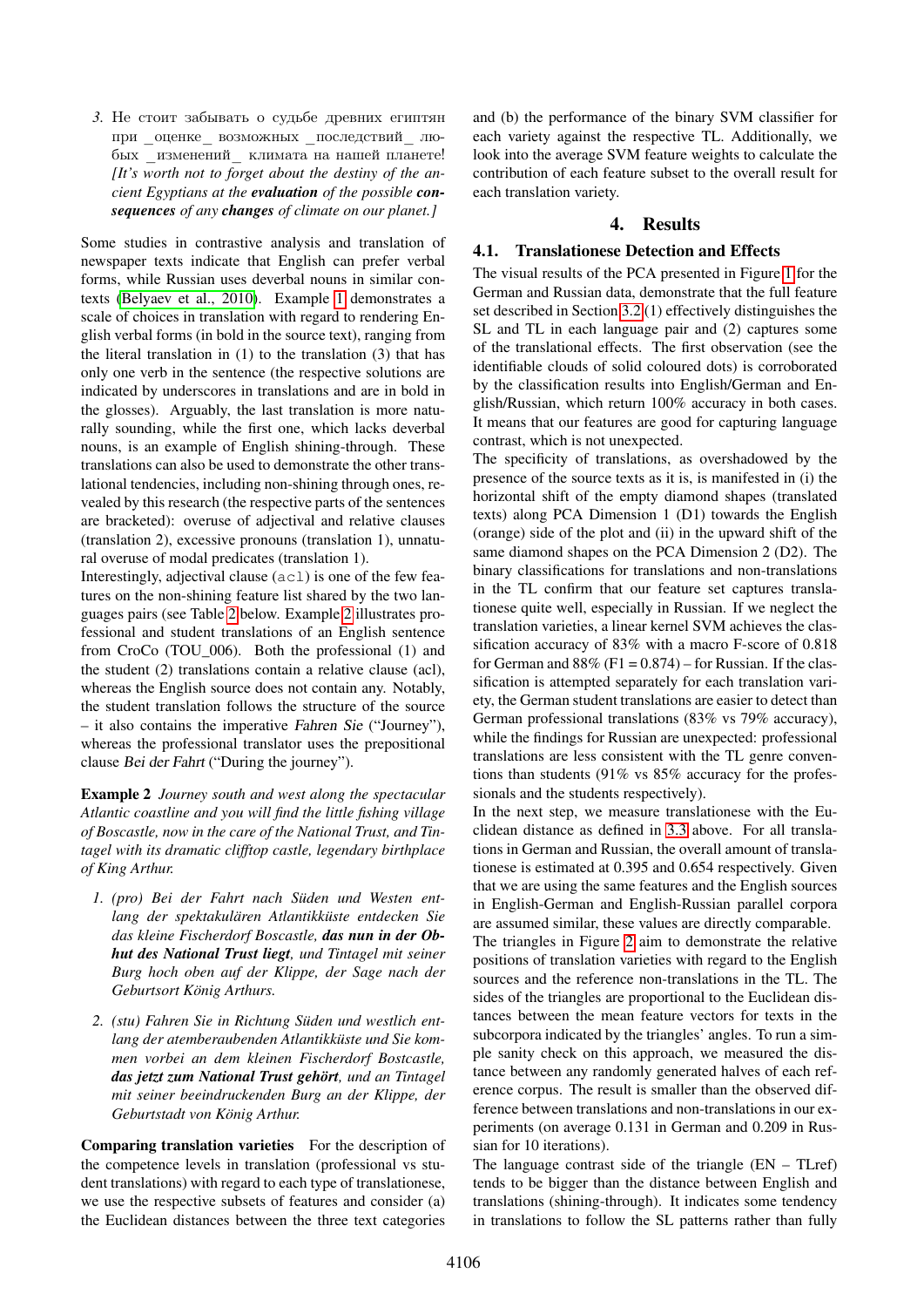

Figure 1: German (left) and Russian (right) translations against English sources and TL non-translations (42 features

<span id="page-5-1"></span>

<span id="page-5-0"></span>Figure 2: Euclidean distances between text categories for German (top) and Russian (bottom) data

adapt to the TL conventions. It can be argued that the observed phenomenon is due to the individual source text influence rather than the general properties of the translations into the TL form English. To test this hypothesis we used the combined collection of the English sources instead of the sources that were actually translated to draw the triangles for the Russian data. The change of the amount and makeup of the English texts did not influence the results much.

The nature and the amount of translationese is contingent on the language contrast for any given translational pair. While the qualitative description of the individual translationese-prone text features is presented below (see Section [4.2\)](#page-5-2), the triangles give a general impression of the quantitative relations between different translationese tendencies in our parallel corpora. A more obtuse translations' angle of the triangles indicates the lack of other trends apart from shining-through: If translationese was only about shining-through, the sum of the short sides would approximate the length of the long side and the translations would be found on the line between SL and TL. However, if the translationese deviations include tendencies that give translated texts properties unseen in both SL or TL, the short sides would be asymmetrically longer, pushing the translations' corner away from the EN-TL segment. The over-Anglicisation features shift translations to the left without reducing the distance to English. Over-normalisation features shifts them to the right, while the features which do not distinguish the languages, but are characteristic for translations decrease the EN-TLref distance and move the translations corner up.

Given this interpretation of the relative distances between the text classes in our analysis, we can compare the professional varieties in the two language pairs. The flatter triangles for German are suggestive of predominantly shiningthrough type of translationese, which is more expressed in student translation. German student translations are also more prone to the non-shining trend which loads on the DEstu-DEref side without affecting the distance towards English (for non-shining effects compare top row triangles in Figure [5\)](#page-8-5). In the Russian data, there is a more rigorous shining-through effect indicated by the shift of translations to the English side of the language continuum (see Figure [2,](#page-5-0) which shows overall amount of translationese). The nonshining trends, as captured separately in Figure [5](#page-8-5) are more obvious in professional translations (the translations corner is more elevated over the language contrast side).

#### <span id="page-5-2"></span>4.2. Indicators of Translationese

Feature subsets for the translationese effects As we have shown in the visualisations above, translations can derive their specificity either by reproducing SL patterns, which results in frequencies that are untypical for the TL (shining-through), or by generating patterns that are unseen in both SL and TL (non-shining effects). These tendencies can be more or less expressed in our language pairs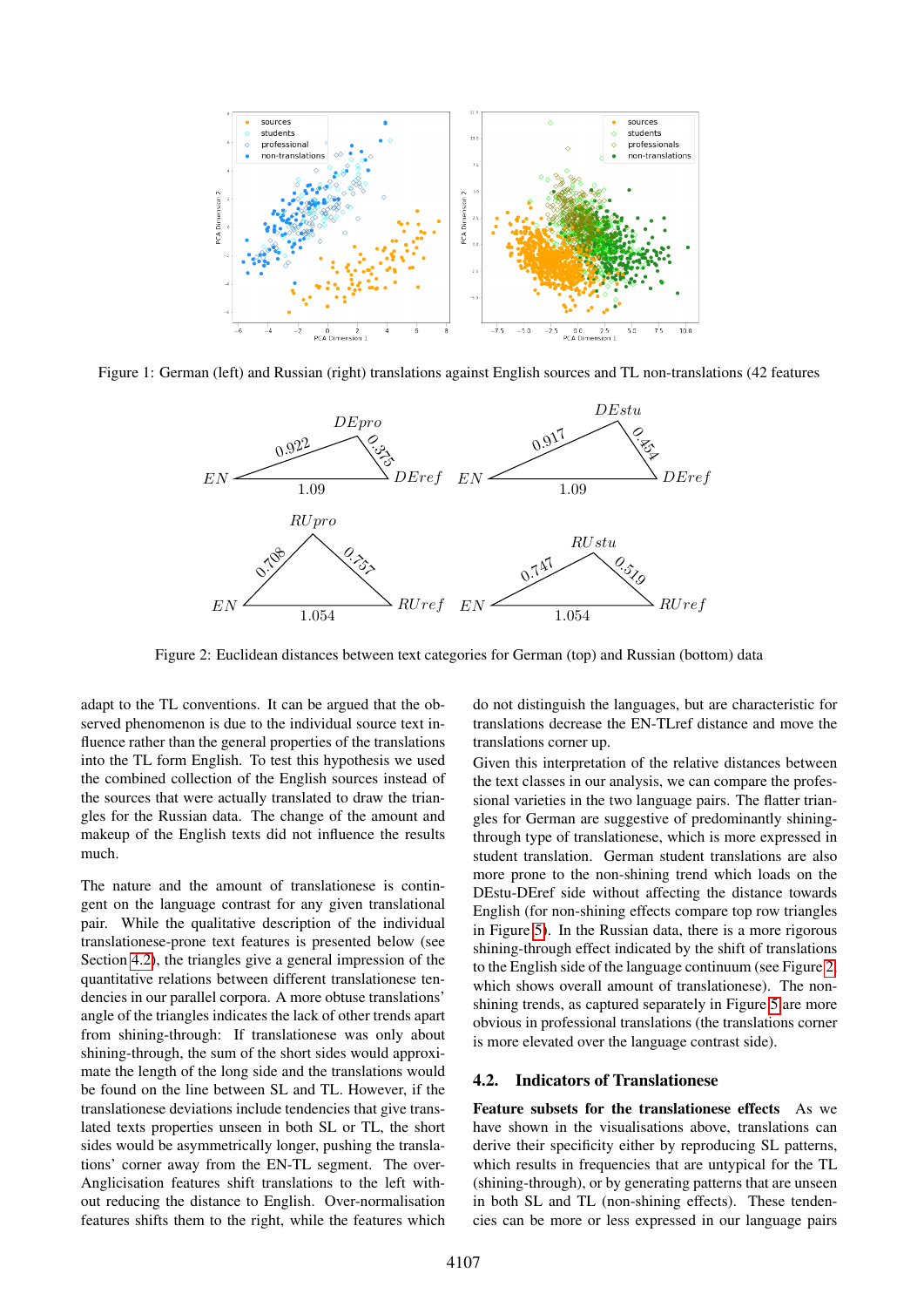|                 |                    | German                                   | Russian                                  |  |  |
|-----------------|--------------------|------------------------------------------|------------------------------------------|--|--|
| shining-through | in-the-gap         | [attrib, aux, caus, ccomp, cconj, cop-   | [advers, attrib, aux, but, ccomp, comp,  |  |  |
|                 |                    | ula, finites, infs, lexTTR, mhd, numcls, | copula, deverbals, finites, mdd, mpred,  |  |  |
|                 |                    | sconj, simple, tempseq                   | nnargs, nsubj:pass, parataxis, ppron,    |  |  |
|                 |                    |                                          | pverbals, relativ, shortpassives, who on |  |  |
|                 | mildly-too-English | [demdets, mquantif]                      | [mquantif]                               |  |  |
|                 | SL/TL-independent  | [comp, mpred, shortpassives]             | [acl, cconj, infs, neg]                  |  |  |
| non-shining     | over-Anglicisation | [acl, relativ]                           | [epist, indef, lexTTR, numcls, sconj,    |  |  |
|                 |                    |                                          | simple, xcomp                            |  |  |
|                 | over-normalisation | [mdd, nsubj:pass, parataxis, pied, poss- | [aux:pass, bypassives, correl, demdets,  |  |  |
|                 |                    | det, pverbals]                           | pied, possdet]                           |  |  |

<span id="page-6-0"></span>Table 2: The subsets of translationese indicators

and varieties. Following the methodology described in Section [3.3,](#page-3-2) we have established the groups of features that, hypothetically, have the specified contribution to the overall translationese effect.

The resulting feature sets include three main types of features that can further be analysed into sub-types.

- 1. non-translationese indicators
	- 'useless for our analysis': features with no statistical differences in their frequencies between the languages (no language gap) and between translations and non-translations;
	- 'fully adapted': features that fully close the observed language gap in translation;
- 2. shining-through features
	- 'in-the-gap': the translationese indicators that fall in the existing gap between the languages;
	- 'mildly-too-English': the translationese indicators that have the same mean frequency as English texts (or insignificantly bigger);
- 3. non-shining features
	- 'true SL/TL-independent translationese indicators': there is no language gap, but there are significant differences between translations and non-translations;
	- 'over-Anglicisation': translations demonstrate frequencies outside the language gap surpassing the English limit of the gap;
	- 'over-normalisation': translations demonstrate frequencies outside the gap between the languages surpassing the TL limit of the gap

The last two categories have tentative names. Both of them can indicate SL/TL-independent trends such as simplification that just happen to be outside the specified side of the language gap. Table [2](#page-6-0) has the language-pair specific lists of features<sup>[8](#page-6-1)</sup> for each type of translationese calculated for all available translations regardless the variety.

In the next paragraphs we report the best results of the classifications that were used to evaluate the feature subsets for capturing the respective type of translationese. On each feature subset, we expect the same or similar classification quality as on the full feature set: If half as many features return the same (or slightly lower) classification results, they must be focusing the differences between the classes well.

Evaluation of the shining-through indicators The subset of the shining-through indicators is tested in a threeclass classification: (1) English, (2) translations and (3) non-translations in the TL. In addition to the classification results, the best feature list is expected to return a better positioning of translations between the languages along the PCA D1 (compare the PCA visualisation of the classes on the best dedicated shining-through feature set in Figure [3](#page-7-0) to the full feature set shown in Figure [1\)](#page-5-1).

On all the translations as one class, we achieve an accuracy of 84% with a macro F1-score of 0.847 for German and 90% (F1=0.885) for Russian, which is  $1\%$  and  $2\%$  up on the accuracy for the full feature set for these TLs, partly because the useless features are ignored (see page [5](#page-5-1) in Section [4\)](#page-4-2). As expected, on shining-through indicators most classification errors are in the translation class, while the separation of languages remains very good.

Evaluation of the non-shining indicators The lists of non-shining indicators are shorter and include 11 and 17 features for German and Russian respectively. This type of translationese is less pervasive and has its own unique character in each language pair: in Russian, there seems to be a stronger SL/TL-independent tendency, while the German translations tend to over-emphasise typical German features. It can be seen that in both language pairs the individual sets of non-shining translationese indicators position translations in the space outside the area taken by the SL and TL. This effect is especially obvious for the Russian data, where the SL and TL share the space in the right-hand plot in Figure [4,](#page-7-1) while translations are shifted down and to the right of it. In the German data, translations are outside the TL side of the language contrast continuum which can be cautiously interpreted as over-normalisation.

The usefulness of the non-shining indicators is tested in the binary classification where all translations are opposed to all non-translations regardless of the language. It captures the properties of translations unseen in either SL or TL. An SVM classifier for this task returns 81% accuracy with a macro F1-score of 0.804 for German and 87% accuracy with a macro F1-score of 0.861 for Russian. These classification results are only 2% worse than the same classifi-

<span id="page-6-1"></span><sup>&</sup>lt;sup>8</sup>See Section [3.2](#page-1-1) for the deciphered named and the extraction details.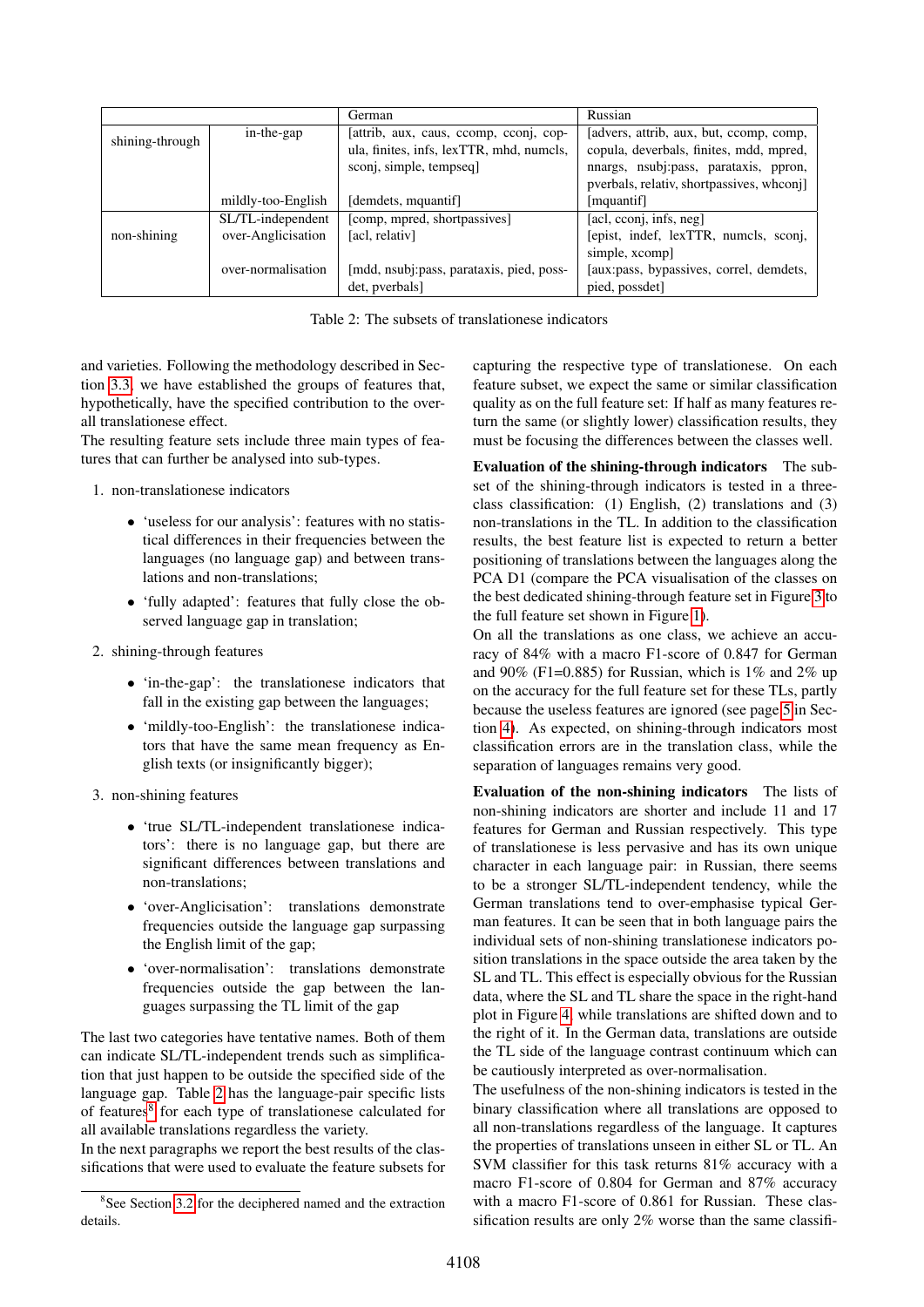

Figure 3: The specificity of German (left) and Russian (right) translations captured by the shining-through indicators

<span id="page-7-0"></span>

<span id="page-7-1"></span>Figure 4: The specificity of German (left) and Russian (right) translations captured by the non-shining indicators

cation on the full feature set for German and 1% worse for Russian.

#### 4.3. Translationese Effects and Translation **Varieties**

The triangles in Figure [5](#page-8-5) give some impression of the differences between translation varieties (and translation pairs) with regard to the amount of the translationese effects other than shining-through. The overall trends are the same in both translation varieties, even if they look opposite for the two TL. The non-shining type of translationese in German generates frequencies that are overshooting the German limit of the language contrast. In Russian, the features that make translations distinct from both SL and TL happen to lie on the English side of the language continuum.

Curiously enough, the non-shining translationese is more expressed in the Russian professional translations than in the student texts, while in the German data, the relation between professional and student variety conforms to the expected. These observations hold for the shining-through translationese, based on the respective Euclidean distances. On the 16 shining-through features, the Euclidean distance between DEpro and DEref is 0.323, while for the student data it is 0.364. In Russian, the number of shining-through indicators is 20 and students are closer to the TL reference

| feature set               | pro   | stu   |
|---------------------------|-------|-------|
| all indicators (37 items) | 0.913 | 0.862 |
| shining (20 items)        | 0.879 | 0.816 |
| non-shining (17 items)    | 0.872 | 0.797 |

<span id="page-7-2"></span>Table 3: Translationese classification results for the Russian translation varieties on the feature subsets

corpus than professionals (0.419 and 0.568 respectively). The performance of a binary classifier invariably confirms that in German, students are easier to distinguish from nontranslations than professional on all sets of features, while in Russian, it is the professional translations that are better identifiable as translations against non-translations.

For brevity, we report the results for the Russian data only (see Table [3\)](#page-7-2).

Unfortunately, we do not have the space to provide a detailed analysis of the non-shining through features which form the specificity of Russian professional translations called for by the curious results. Each feature would require an individual explanation. For example, the frequencies of epistemic markers seem to be a marker of shiningthrough in disguise: Professional translators are less likely to literally render English modal predicates, instead, they use epistemic discourse markers - in frequencies that are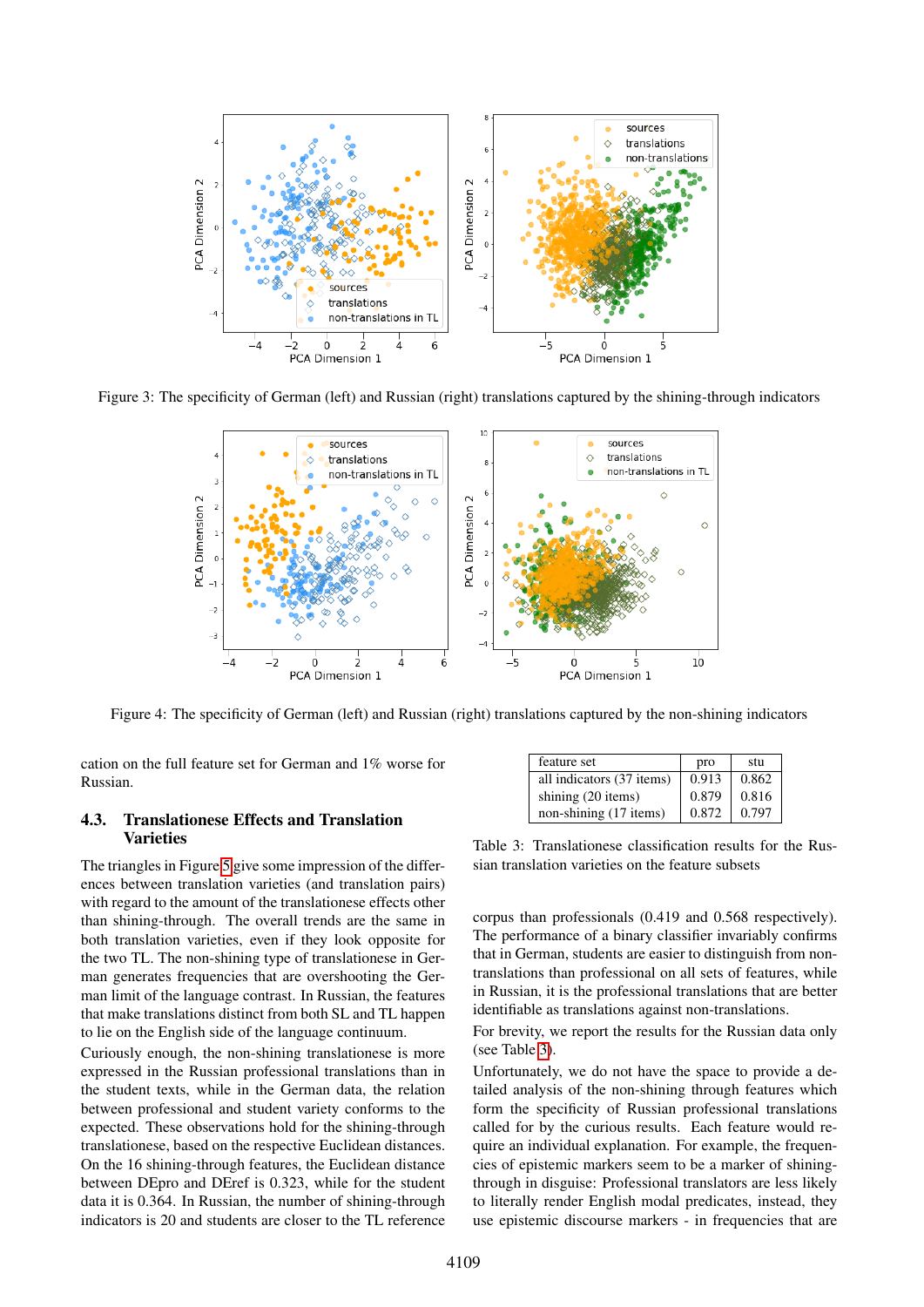

<span id="page-8-5"></span>Figure 5: Euclidean distances between text categories on the non-shining features subset

|                 |      | EN > DE | EN > R U |       |  |
|-----------------|------|---------|----------|-------|--|
|                 | pro  | stu     | pro      | stu   |  |
| shining-through | 1.09 | 1.11    | 1.05     | 1.23  |  |
| non-shining     | 0.94 | 1.10    | 1.03     | 0.875 |  |

<span id="page-8-6"></span>Table 4: The ratios of the subsets average weight to the average for the full feature set

unseen in either of the languages (I can be late tomorrow. Я, возможно, завтра опоздаю. [Probably, I will be late tomorrow]).

Finally, we looked at the feature weights generated by the linear SVM classifier run on translations vs nontranslations represented by the full feature vectors. The contribution of each subset of features to the overall classification result can be estimated by the comparison of the subset average weight to the average weight for all features. The ratio of these two averages is an index of the relative importance of each translationese type in our translation varieties. Table [4](#page-8-6) presents the ratios for all translations in our experiments (the higher, the more important the specific effect).

The full feature set captures some differences between professionals and students. The binary classification returns 70% accuracy (F1=0.656) for the German translations, and 74% accuracy (F1=0.733) for Russian. Note that a stratified dummy classifier achieves only 53% in both cases. Both feature subsets deliver comparable classification results.

#### 5. Conclusion

In the present paper, we used genre-comparable data from a number of corpora to analyse translations from English into German and Russian. The focus was on the linguistic specificity of translations, i.e. translationese effects. We also paid attention to the differences between the two levels of professionalism contained in the data. Our research design benefits from a shared feature set and the genre-comparability of English texts used as source texts in the four translational subcorpora. Overall, we found more translationese in English-Russian than in the English-German data. Beside that, we managed to isolate and measure the two translationese trends by calculating and verifying the respective indicators. In the English-German pair, the students produce more of both types of translationese, but for the English-Russian pair, it only holds for the shining-through effect (see Table [4\)](#page-8-6). Here, the professionals demonstrate more translationese overall and especially of the non-shining type. We leave detailed analysis and explanations for future work. Translationese indicators turn to be effective for automatic differentiation of translation varieties (we achieve around 70% accuracy, which is considerable better that the 53% chance level). This means that professionalism might be to a certain extent about the amount of translationese. However, we need more indicators to capture more of these distinctions and to improve classification into professional and student translations. As a whole, the observed results confirm that our methodology, i.e. application of an interoperable feature set and resources made comparable, allows an exploitation of translationese phenomena in several language pairs and use the data from different sources. As mentioned above, this may save time and effort in corpus compilation and annotation, and in this way may open up new paths for translation studies and NLP.

#### 6. Acknowledgements

The first author has been supported in part by the Russian Foundation for Basic Research within Project No. 17-06- 00107.

#### 7. Bibliographical References

- <span id="page-8-2"></span>Baker, M. (1995). Corpora in translation studies: An overview and some suggestions for future research. *Target*, 7(2):223–243.
- <span id="page-8-1"></span>Baroni, M. and Bernardini, S. (2006). A new approach to the study of translationese: Machine-learning the difference between original and translated text. *Literary and Linguistic Computing*, 21(3):259–274.
- <span id="page-8-4"></span>Belyaev, M., Popova, E., and Serova, I. (2010). *Grammar and syntax in translating newspaper texts [Grammaticheskie i sintaksicheskie aspekty perevoda statej gazetnoj publicistiki]*. Saint Petersburg, SpbSUEF.
- <span id="page-8-3"></span>Berman, A. (2000). Translation and the trials of the foreign. *The translation studies reader*, 2004.
- <span id="page-8-0"></span>Bernardini, S. and Castagnoli, S. (2008). Corpora for translator education and translation practice. In *Topics*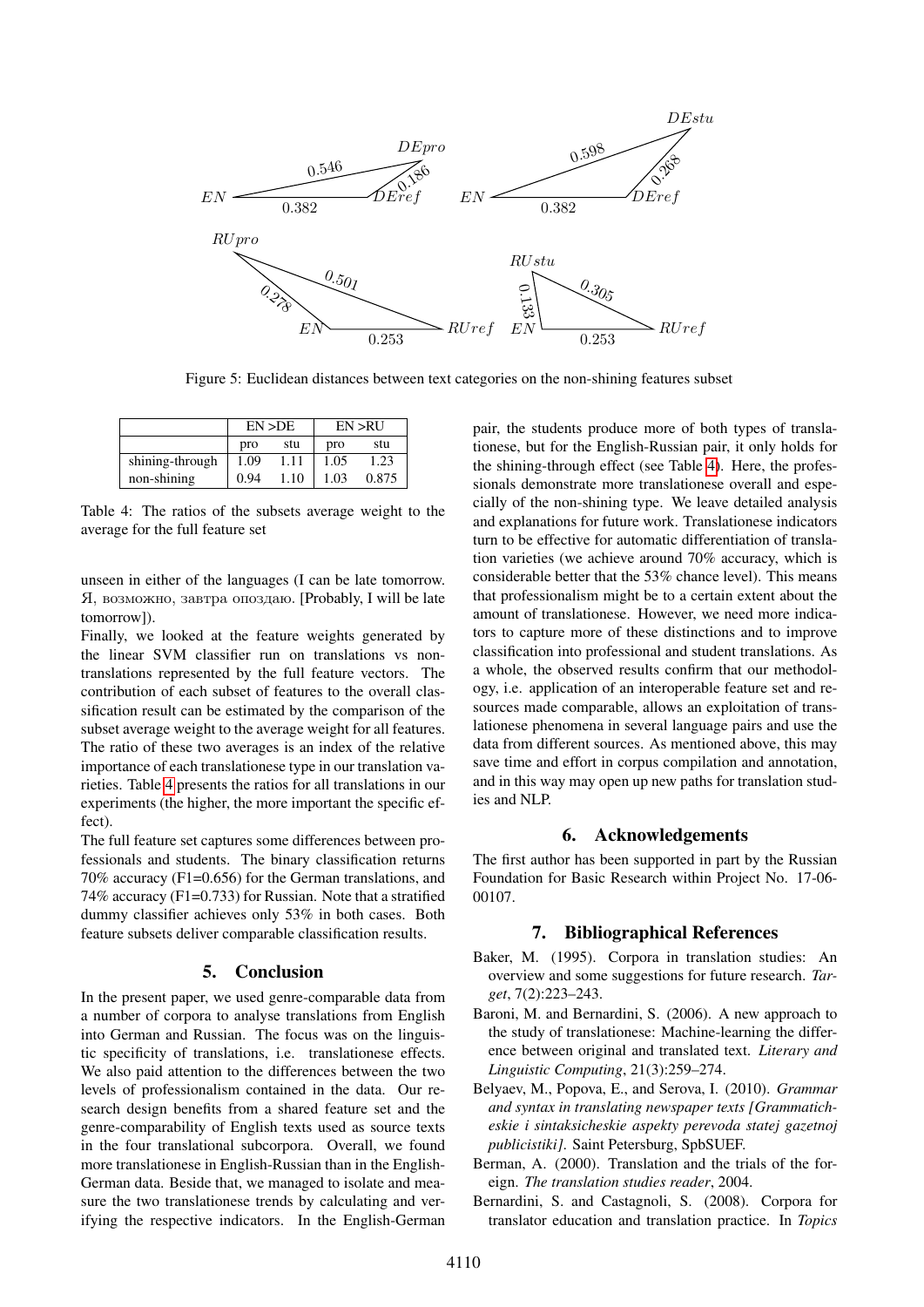*in Language Resources for Translation and Localisation*, pages 39–55.

- <span id="page-9-21"></span>Biber, D., Conrad, S., Finegan, E., Johansson, S., Leech, G., Conrad, S., Finegan, E., and Quirk, R. (1999). *Longman grammar of spoken and written English*, volume 2. MIT Press.
- <span id="page-9-24"></span>Biber, D. (1988). *Variation across speech and writing*. Cambridge University Press, Cambridge, 2 edition.
- <span id="page-9-16"></span>Breus, E. (2001). *Theory and practice of translation from English into Russian [Teorija i praktika perevoda s anglijskogo jazyka na russkij]*. Moscow: URAO.
- <span id="page-9-17"></span>Buzadzhi, D. and Maganov, A. (2007). *Translation technique. Exercises in translation from English into Russian. Part 1. Grammatical issues [Tehnika perevoda. Sbornik uprazhnenij po perevodu s anglijskogo na russkij jazyk. Chast' 1. Grammaticheskie aspekty]*. Moscow: R.Valent.
- <span id="page-9-4"></span>Corpas Pastor, G., Mitkov, R., Afzal, N., and Garcia-Moya, L. (2008). Translation universals: do they exist? a corpus-based and nlp approach to convergence. In *Proceedings of the LREC-2008 Workshop on Building and Using Comparable Corpora*, pages 1–7.
- <span id="page-9-9"></span>Evert, S. and Neumann, S. (2017). The impact of translation direction on characteristics of translated texts : A multivariate analysis for English and German. *Empirical Translation Studies: New Methodological and Theoretical Traditions*, 300:47.
- <span id="page-9-22"></span>Fraser, B. (2006). Towards a Theory of Discourse Markers. *Approaches to discourse particles*, 1:189–204.
- <span id="page-9-1"></span>Gellerstam, M. (1986). Translationese in Swedish novels translated from English. In L. Wollin et al., editors, *Translation Studies in Scandinavia*, pages 88–95. CWK Gleerup, Lund.
- <span id="page-9-20"></span>Halliday, M. and Hasan, R. (1976). *Cohesion in English*. Equinox.
- <span id="page-9-5"></span>Ilisei, I. (2012). *A machine learning approach to the identification of translational language: an inquiry into translationese*. Doctoral thesis, University of Wolverhampton.
- <span id="page-9-19"></span>Jing, Y. and Liu, H. (2015). Mean Hierarchical Distance Augmenting Mean Dependency Distance. In *Proceedings of the Third International Conference on Dependency Linguistics (Depling 2015)*, pages 161–170.
- <span id="page-9-25"></span>Katinskaya, A. and Sharoff, S. (2015). Applying Multi-Dimensional Analysis to a Russian Webcorpus: Searching for Evidence of Genres. *The 5th Workshop on Balto-Slavic Natural Language Processing*, pages 65– 74, September.
- <span id="page-9-15"></span>Kunilovskaya, M. and Kutuzov, A. (2018). Universal Dependencies-based syntactic features in detecting human translation varieties. *Proceedings ofthe 16th International Workshop on Treebanks and Linguistic Theories (TLT16)*, pages 27–36.
- <span id="page-9-11"></span>Kunilovskaya, M. and Sharoff, S. (2019). Towards Functionally Similar Corpus Resources for Translation. In *Proceedings of Recent Advances in Natural Language Processing*, pages 583–592.
- <span id="page-9-12"></span>Kunilovskaya, M., Taslimipoor, S., and Ilyushchenya, T. (2019). Functional Text Representations for Building

Cross-Linguistic Comparable Corpora in English and Russian. In *Proceedings of BUCC 2019*. in print.

- <span id="page-9-6"></span>Laippala, V., Kanerva, J., Missil, A., Missilä, A., Pyysalo, S., Salakoski, T., and Ginter, F. (2015). Towards the Classification of the Finnish Internet Parsebank : Detecting Translations and Informality. In *Nodalida*. Linköping University Electronic Press, Sweden.
- <span id="page-9-14"></span>Neljubin, L. (2012). *Comparative typology of English and Russian [Sravnitel'naja tipologija anglijskogo i russkogo jazykov]*. Moscow: Flinta, Nauka.
- <span id="page-9-10"></span>Neumann, S. (2013). *Contrastive register variation. A quantitative approach to the comparison of English and German.* Mouton de Gruyter, Berlin, Boston.
- <span id="page-9-23"></span>Nini, A. (2015). Multidimensional Analysis Tagger (v. 1.3).
- <span id="page-9-18"></span>Ovchinnikova, I. and Pavlova, A. (2016). *Translational bilinguism. Based on the errors in translation [Perevodcheskij bilingvizm. Po materialam oshibok pis'mennogo perevoda]*. Moscow: Flinta, Nauka.
- <span id="page-9-0"></span>Popescu, M. (2011). Studying Translationese at the Character Level. In *Proceedings of the International Conference Recent Advances in Natural Language Processing*, pages 634–639, September.
- <span id="page-9-8"></span>Rabinovich, E., Ordan, N., and Wintner, S. (2017). Found in Translation: Reconstructing Phylogenetic Language Trees from Translations. *Association for Computational Linguistics 2017*, pages 530–540.
- <span id="page-9-7"></span>Rubino, R., Lapshinova-Koltunski, E., and Van Genabith, J. (2016). Information Density and Quality Estimation Features as Translationese Indicators for Human Translation Classification. In *HLT-NAACL*, pages 960–970.
- <span id="page-9-13"></span>Straka, M. and Straková, J. (2017). Tokenizing, POS Tagging, Lemmatizing and Parsing UD 2.0 with UDPipe. In *Proceedings of the CoNLL 2017 Shared Task: Multilingual Parsing from Raw Text to Universal Dependencies*, pages 88–99.
- <span id="page-9-2"></span>Teich, E. (2003). *Cross-Linguistic Variation in System and Text. A Methodology for the Investigation of Translations and Comparable Texts*. Mouton de Gruyter, Berlin.
- <span id="page-9-3"></span>Volansky, V., Ordan, N., and Wintner, S. (2015). On the features of translationese. *Digital Scholarship in the Humanities*, 30(1):98–118.

#### 8. Language Resource References

- Hansen-Schirra, S., Neumann, S., and Steiner, E. (2012). Cross-linguistic Corpora for the Study of Translations. Insights from the Language Pair English-german. volume 11 of *Text, Translation, Computational Processing [TTCP]*. de Gruyter, Berlin, New York.
- Kutuzov, A. and Kunilovskaya, M. (2014). Russian learner translator corpus. In Petr Sojka, et al., editors, *Text, Speech and Dialogue*, volume 8655 of *Lecture Notes in Computer Science*, pages 315–323. Springer International Publishing.
- Lapshinova-Koltunski, E. (2013). VARTRA: A Comparable Corpus for Analysis of Translation Variation. In *Proceedings of the Sixth Workshop on Building and Using Comparable Corpora*, pages 77–86, Sofia, Bulgaria, August. Association for Computational Linguistics.